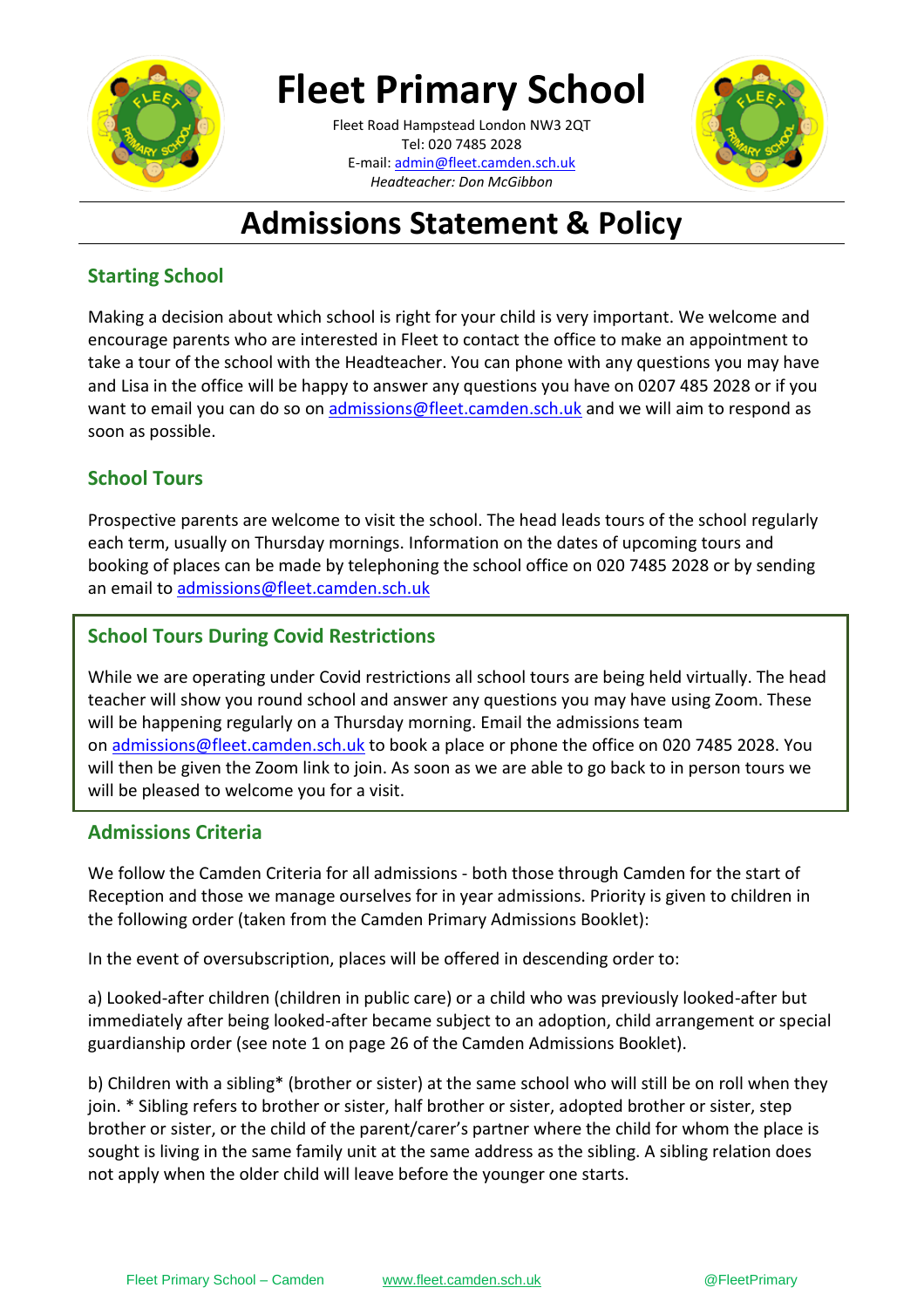c) Children whom the Council accepts have an exceptional medical or social need for a place at the school. There will have to be a clear link between the child's exceptional need and the school in question. The local authority will also accept recommendations from the SEN exceptional needs panel for an applicant whose needs support a place at a particular school (See note 10 on page 26 of the Camden Admissions Booklet).

d) Children whose parent has been a qualified teacher working at the school for two years or more at the time of application and / or children of a qualified teacher at the school who has been recruited to fill a vacancy for which there is a skill shortage.

e) Other children, with priority given to those living closest to the school measured 'as the crow flies' measured from the home address to the centre of the school. The address given must be the one in which the child normally lives. Distances are measured using a computerised mapping system.

### **Applications to Nursery**

Our nursery has an intake each September. Children enter the nursery in the September following their third birthday. If there are any empty places we will consider intakes in the Spring and Summer term for children who turned three the previous term. These children would not enter Reception early but remain in Nursery for the following academic year.

Application forms may be obtained from the school or can be downloaded from the school website 'Admissions' section. For the September intake these application forms need to be returned to us by the end of the preceding February. Parents will be informed if their application has been successful as early as feasible.

Due to funding changes Camden no longer provides funding for all children for 30 hours (full time). The government has funding available for 30 hours for some children. You may be entitled to 30 hours free childcare if you (and your partner, if you have one) are:

- in work or getting parental leave, sick leave or annual leave
- each earning at least the National Minimum Wage or Living Wage for 16 hours a week this is £120 if you're over 25.

This earnings limit doesn't apply if you're self-employed and started your business less than 12 months ago.

You're not eligible if:

- your child doesn't usually live with you
- the child is your foster child
- either you or your partner has a taxable income over £100,000

To qualify for a funded place of 30 hours for your child, you have to apply using the government portal. This can be a complicated process but we are happy to support you with this. If your application is successful you will receive a code which you will need to give to the school. The code will need to be provided before the end of the Summer holidays so that the place is fully funded for the Autumn Term. Parents have to reapply for this funding 3 times throughout the year. We understand that this is a lot of work, however these are the rules imposed by the government for this funding. Without the codes three times a year we cannot guarantee your child a 30 hour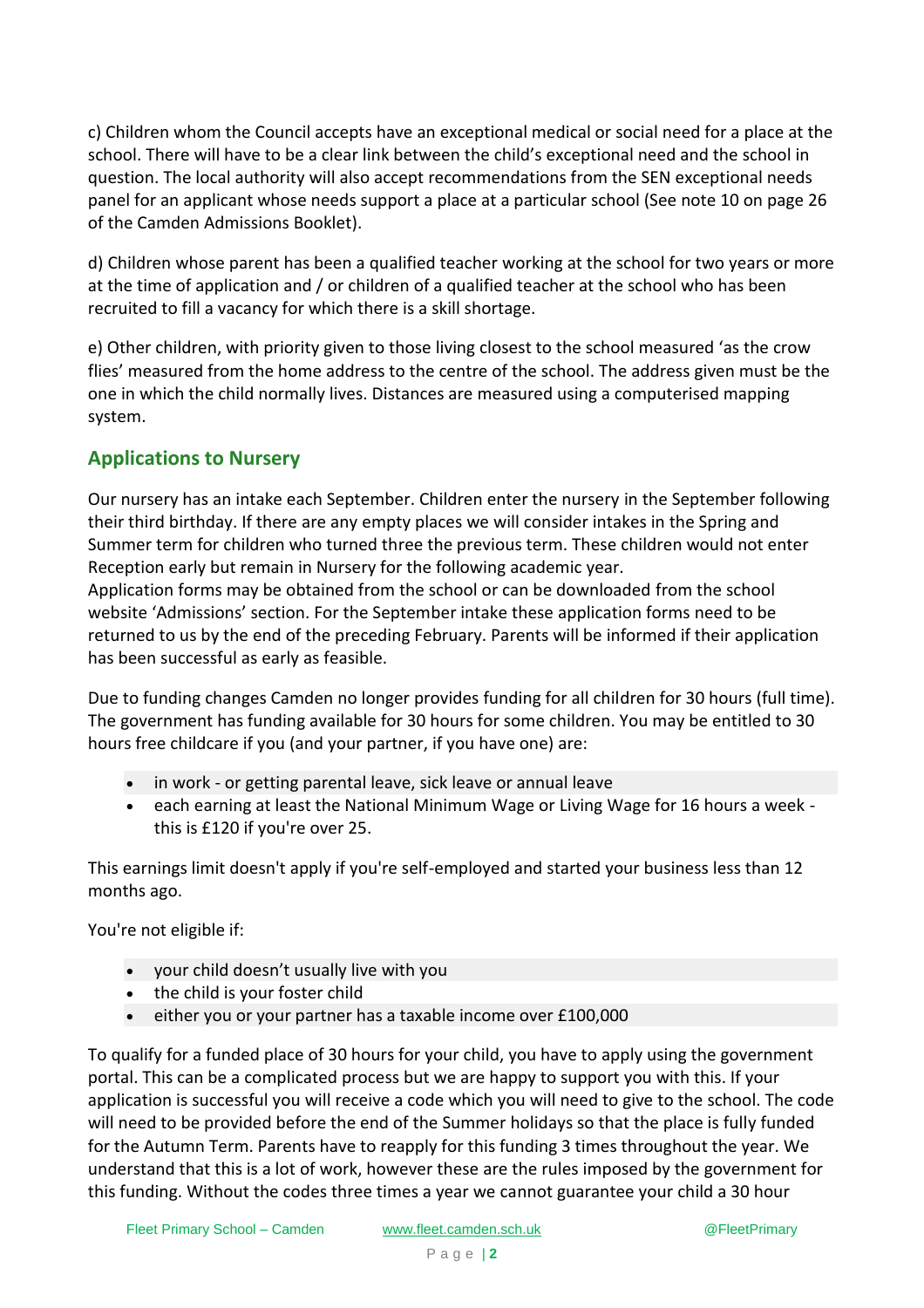place. Any support you need or clarification in any of the process please don't hesitate to come and ask in the School Office.

Camden does currently have a limited amount of funding available for families facing financial hardship where neither parent works or are on low income to offer 30 hour places to these families. There is an application process that the school will take you through if you haven't qualified for the government funding.

Currently the school has made provision to continue to offer 30 hour full time places to **ALL** children on the agreement that those who qualify for any funded places apply for them and provide us with the codes. It may not be financially possible long term to fund the Nursery this way. This is reviewed by the Governing Body regularly. If 30 hours for all children is not possible we may move to a model of funded places for those eligible, 15 hour places for those not, and the option of paying to top up to 30 hours through direct payment. Any change to the current 30 hour places for all will be shown on this page if or when the governing body make any changes.

It is important to note that a place in our Nursery does not guarantee a place in our Reception Class.

#### **Applications to Reception**

There is one intake into our Reception class in September and places are allocated by the Camden Admissions Team via the e-admissions portal [https://www.eadmissions.org.uk/eAdmissions/app.](https://www.eadmissions.org.uk/eAdmissions/app) Parents should read the 'Starting School' booklet and then apply online by 15th January 2019. You can contact the Camden Admissions Team on by email: admissions@camden.gov.uk or by calling 0207 974 1625. Parents are notified of the outcome of applications in April.

#### **Successful Applications to Nursery and Reception**

If you are successful in obtaining a place in our Nursery or Reception classes, you will be invited to an information morning for all families before the Summer break. This meeting is an important part of the induction process and goes a long way to helping new families learn more about the school.

We will then also arrange a home visit to visit you and your child at home - this is likely be in September, however, time willing, some visits may take place in July. During these meetings, you will be given a start date and details of your child's expected programme of transition.

Children start off with spending part of the morning in the setting, before building up to staying for lunch and then full days. This can take anywhere from a couple of weeks to a month depending on the individual child. We will endeavour to have your child start full time as soon as we and you feel they are ready as we want their introduction to Fleet to be a positive one. Of course we understand this can be difficult for some families and will endeavour to work together to ensure the transition is a smooth and quick one. If at any time you are unsure of the process, or feel things are going too slow or too fast for your child we encourage you to speak to us so that we can work together.

When children come into Reception, we start with the children new to Fleet (those who did not attend our nursery) followed by the children coming up from our nursery – usually in age order starting with the youngest.

Fleet Primary School – Camden [www.fleet.camden.sch.uk](http://www.fleet.camden.sch.uk/) @FleetPrimary @FleetPrimary